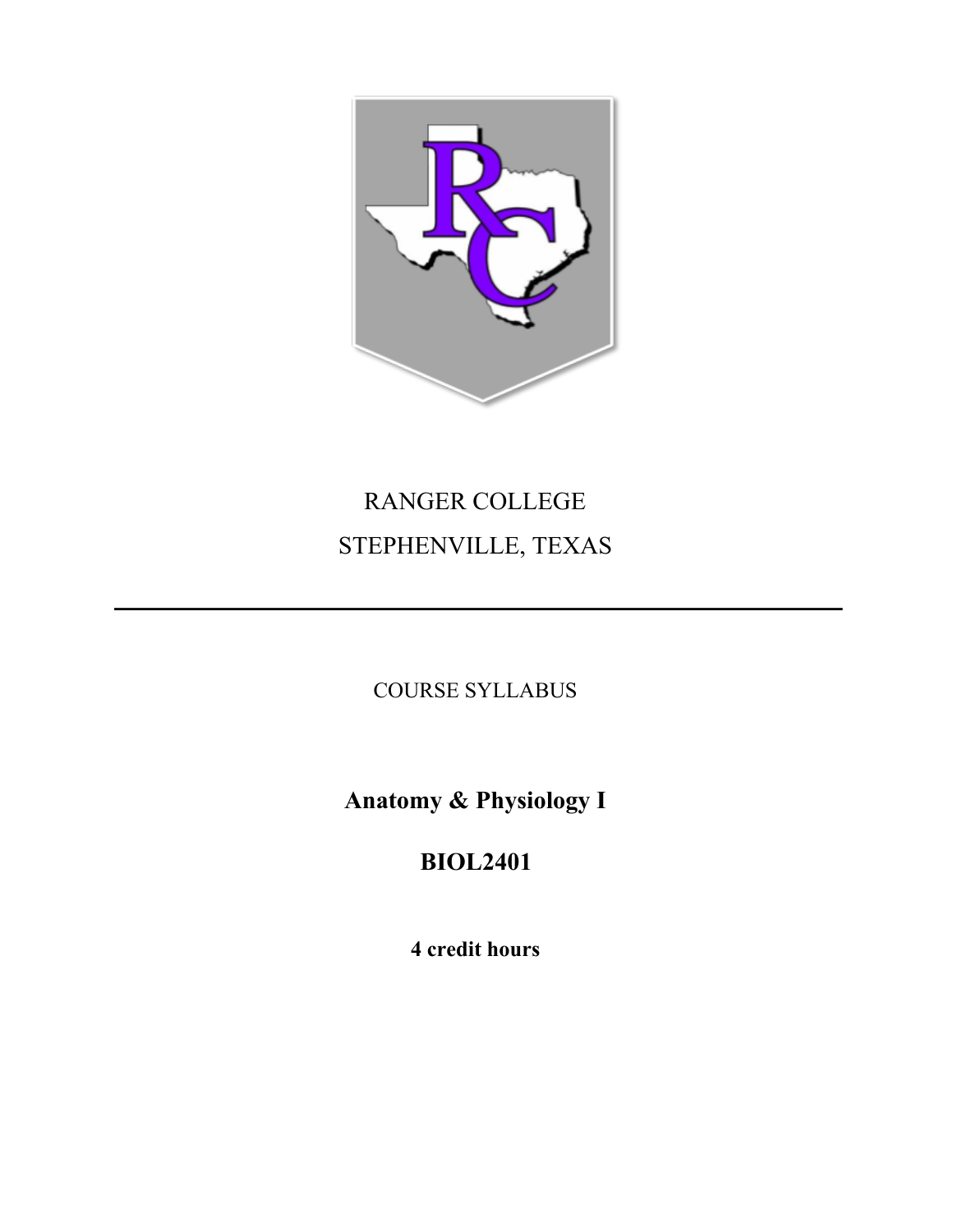# **INSTRUCTOR:**

## **Ed Barnes**

| <b>INSTRUCTOR:</b> Ed Barnes |                             |
|------------------------------|-----------------------------|
| EMAIL:                       | Ed.Barnes@rangercollege.edu |
| <b>HOURS:</b>                | Monday 3p to 6p             |

### **I. Texas Core Curriculum Statement of Purpose**

Through the Texas Core Curriculum, students will gain a foundation of knowledge of human cultures and the physical and natural world, develop principles of personal and social responsibility for living in a diverse world, and advance intellectual and practical skills that are essential for all learning.

### **II. Course Description**

Anatomy and Physiology I is the first part of a two-course sequence. It is a study of the structure and function of the human body including cells, tissues and organs of the following systems: integumentary, skeletal, muscular, nervous and special senses. Emphasis is on interrelationships among systems and regulation of physiological functions involved in maintaining homeostasis.

### **III. Required Background or**

### **Prerequisite**

Recommended prerequisite: BIOL 1406

## **IV. Required Textbook and Course Materials**

The textbook for this course is provided by Lumen Learning. There is no separate book to buy. You will have access to the textbook right in Blackboard

"Laboratory Atlas of Anatomy and Physiology" 6 th edition by Eder. 2009 McGraw Hill. ISBN 10: 0073525677, 13: 978-0073525679

## **V. Course Purpose**

Courses in the life and physical sciences focus on describing, explaining and predicting natural phenomena using the scientific method. These courses involve the understanding of interactions among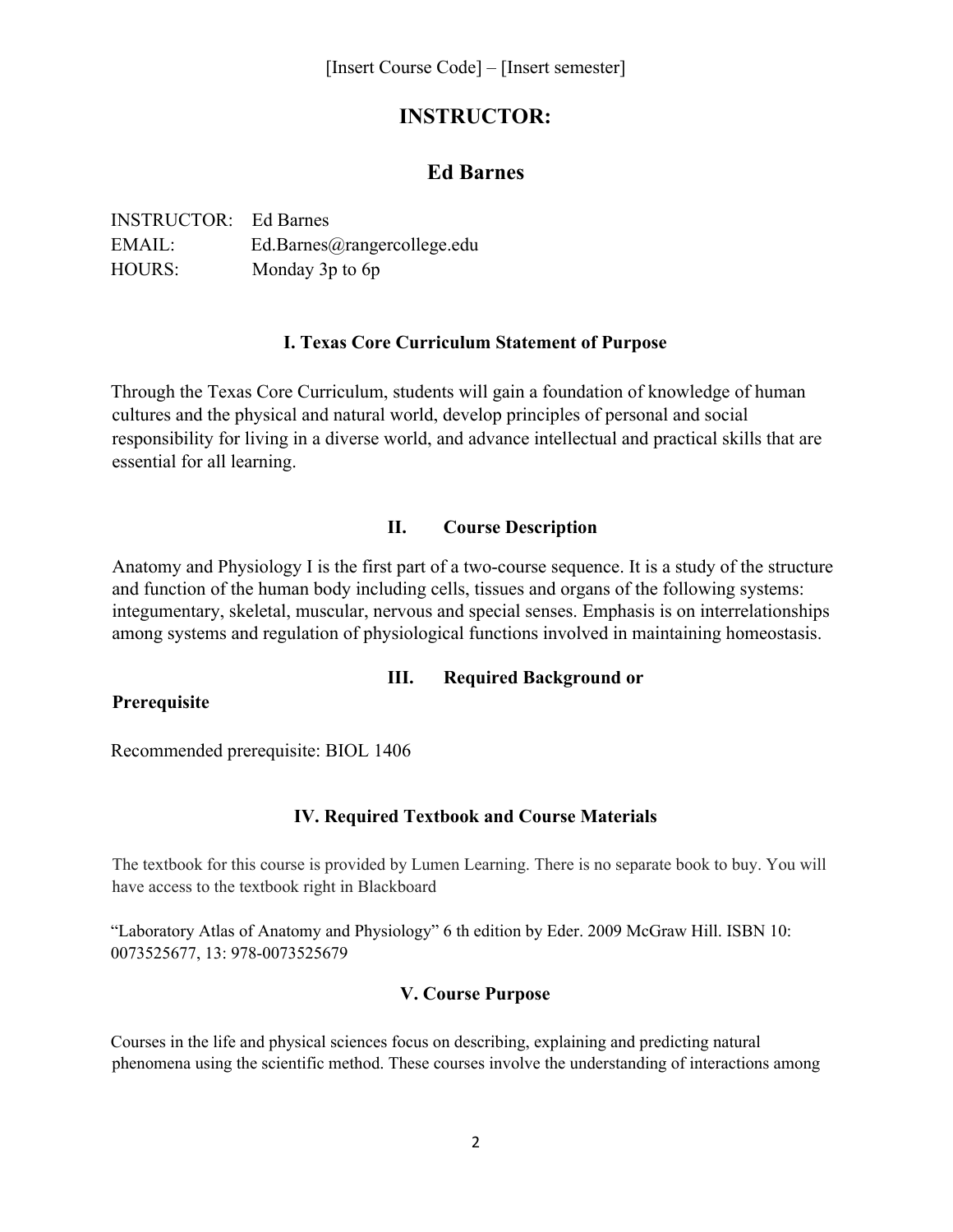natural phenomena and the implications of scientific principles on the physical world and on human experiences.

### **VI. Learning Outcomes**

Upon successful completion of this course, students will: Use anatomical terminology to identify and describe locations of major organs of each system covered. Explain interrelationships among molecular, cellular, tissue, and organ functions in each system. Describe the interdependency and interactions of the systems. Explain contributions of organs and systems to the maintenance of homeostasis. Identify causes and effects of homeostatic imbalances. Describe modern technology and tools used to study anatomy and physiology.

## **VII. Core Objectives**

This course meets the following of the six Core Objectives established by Texas:

- ☒ **Critical Thinking Skills (CT)** Creative thinking, innovation, inquiry, and analysis; evaluation and synthesis of information
- ☒**Communication Skills (COM)** effective development, interpretation and expression of ideas through written, oral, and visual communication
- ☒**Empirical and Quantitative Skills (EQS)** The manipulation and analysis of numerical data or observable facts resulting in informed conclusions
- $\boxtimes$  **Teamwork (TW)** The ability to consider different points of view and to work effectively with others to support a shared purpose or goal
- ☐ **Social Responsibility (SR)** Intercultural competence, knowledge of civic responsibility, and the ability to engage effectively in regional, national, and global communities
- $\Box$  **Personal Responsibility (PR)** The ability to connect choices, actions, and consequences to ethical decision-making

## **VIII. Methods of Instruction**

1. Lectures (twice weekly) in which the major concepts and theories in anatomy and physiology will be discussed.

2. Labs (weekly) in which major anatomical and physiological principles will be demonstrated by examination of specimens and viewing videos

### **IX. Methods of Assessment**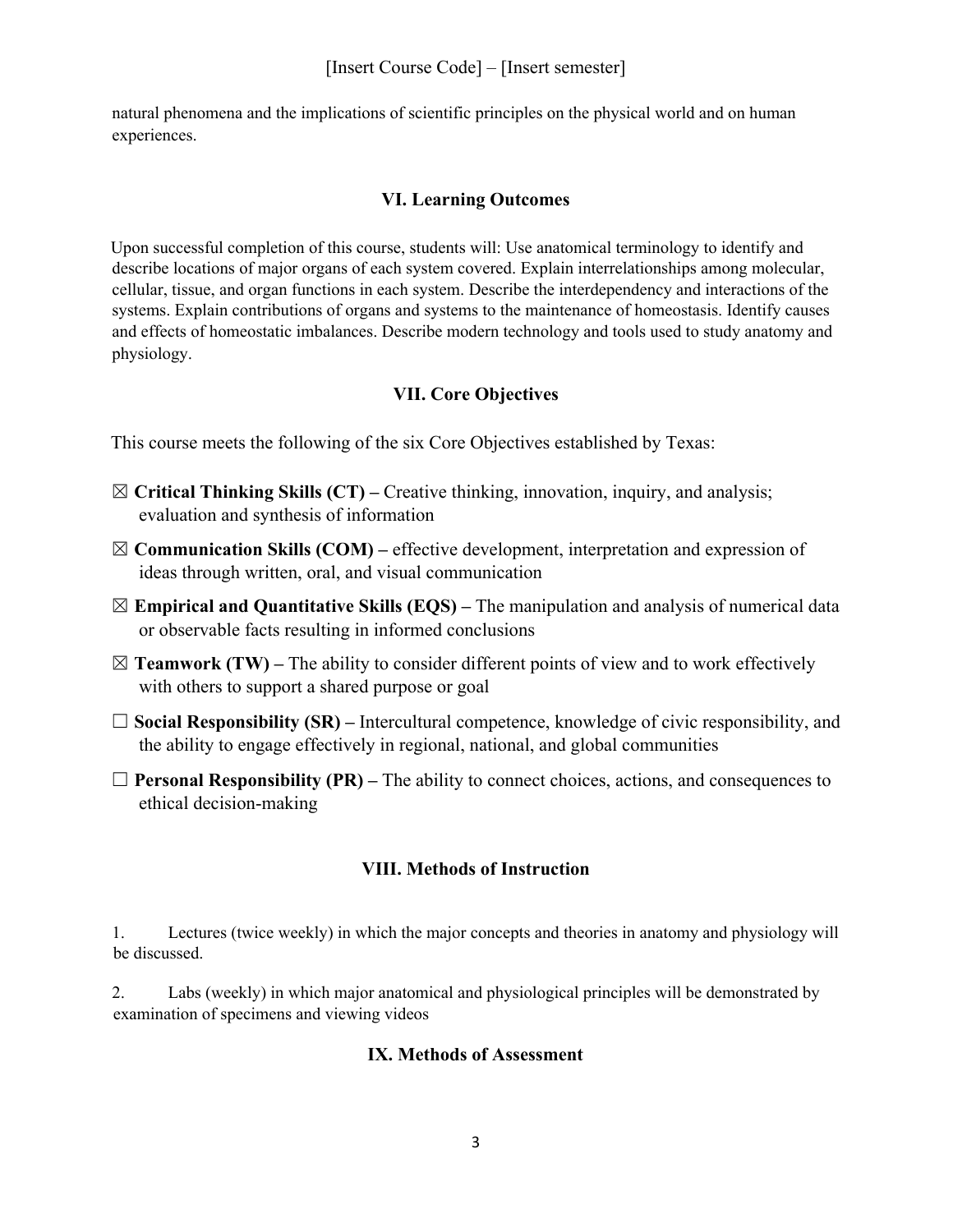#### [Insert Course Code] – [Insert semester]

Exams: 3 exams @ 200 points each Comprehensive Final: 200 points Lab Practicals: 150 points each Grading scale:  $A = 90-100\%$  B = 80-89 C = 70-79 D = 60-69 F = Below 60

#### **X. Course/Classroom Policies**

Regular and punctual attendance in all classes and labs is considered essential for optimum academic success. If the student has the equivalence of three weeks of unofficial absences... the instructor may drop the student from the course with a grade of F (Ranger College General Catalog). Students are expected to be seated by the beginning of the lecture period. Excessive tardies (6) may be considered as absences.

Excessive unexcused absences (6) may result in a grade of I (incomplete) and may result in dismissal from the course with a grade of F. It is your responsibility to inform the instructor of an excused absence. An absence is excused if you are excused by the Dean to participate in an authorized College activity. Any student who is disruptive to the class will be dismissed from the class and may be dismissed from the course. Any student found with unauthorized notes (cheat sheets, electronic devices, etc.) during an exam or copying from another student's exam will be subject to disciplinary action. Any student misconduct will be reported to the Dean of Student Services. No tobacco use is permitted in the science building, or other locations on RC campuses.

| k            | Lecture              | Lab<br><b>Medical</b> |
|--------------|----------------------|-----------------------|
| 1            | Intro/Chem           | <b>Terminology</b>    |
| 1            | Intro/Chem           |                       |
| $\mathbf{2}$ | Labor Day            | Labor Day             |
| $\mathbf{2}$ | <b>The Cell</b>      |                       |
| 3            | <b>The Cell</b>      | Prac 1                |
| 3            | <b>Tissues</b>       |                       |
| 4            | <b>Tissues</b>       | Integument #1         |
| 4            | <b>Tissues</b>       |                       |
| 5            | Exam 1               | Integument #2         |
| 5            | Integument           |                       |
| 6            | Integument           | Prac <sub>2</sub>     |
| 6            | <b>Skeletal</b>      |                       |
| 7            | <b>Skeletal</b>      | <b>Bones</b>          |
| 7            | <b>Joints</b>        |                       |
| 8            | <b>Muscle</b>        | *NO LAB*              |
| 8            | <b>Muscle</b>        |                       |
| 9            | <b>Exam 2 Review</b> | Prac 3                |

**Wee**

#### **XI. Course Outline/Schedule**